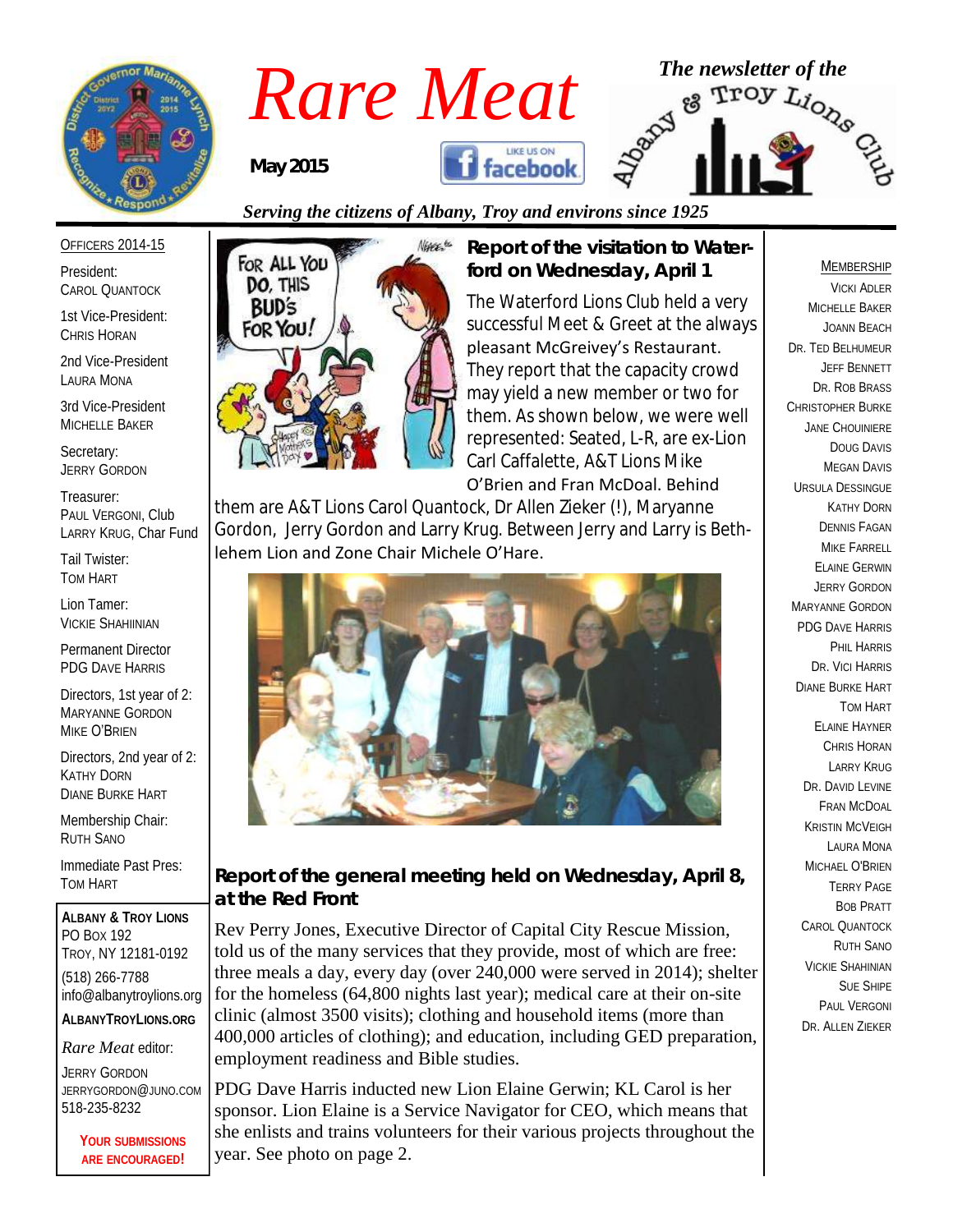*Page 2 AlbanyTroyLions.org May 2015*



KL Carol (left), new Lion Elaine and PDG Dave

screenings in the April *Rare Meat* that we need volunteers for; Thurs, April 23 is NABA's annual Volunteer Recognition Breakfast; and on Sunday, April 26, we'll have an info table at the Health & Services Fair at the Albany Jewish Community Center. Also, there's a zone meeting on Wed, April 22, that all members are invited to.

Lion Jerry reminded everyone that there are KidSight

We unanimously elected the slate that had been proposed by the nominating committee, Lions Diane and Tom:

| President                      | Laura Mona      | Director, 1 <sup>st</sup> of 2 years | Ursula Dessingue       |  |
|--------------------------------|-----------------|--------------------------------------|------------------------|--|
| 1 <sup>st</sup> Vice President | Chris Horan     | Director, 1st of 2 years             | Fran McDoal            |  |
| 2 <sup>nd</sup> Vice President | Elaine Hayner   | Director, 2 <sup>nd</sup> of 2 years | Maryanne Gordon        |  |
| 3rd Vice President             | Vicki Shahinian | Director, 2 <sup>nd</sup> of 2 years | Mike O'Brien           |  |
| Secretary                      | Jerry Gordon    | Permanent Director                   | <b>PDG Dave Harris</b> |  |
| Treasurer (Club)               | Paul Vergoni    | Membership Chairman                  | Kathy Dorn             |  |
| Treasurer (Char Fund)          | Larry Krug      | Lion Tamer                           | Maryanne Gordon        |  |
| Tail Twister                   | Tom Hart        | Immediate Past Pres                  | Carol Quantock         |  |

A few weeks later, Lion Laura announced that the workload at her "day job" had increased significantly, and she regretted having to turn down the presidency; she will become inactive for at least six months. Lion Chris Horan agreed to be president. This leaves a VP spot open; we'll talk about this at the May 6 meeting.

*Report of the board meetings held on Wednesday, April 15, at the Route 7 Diner* 

The 90<sup>th</sup> anniversary committee will be holding its first joint meeting with the Saratoga Springs LC on 4/23.

Lion Tom will be shipping at least 4000 eyeglasses this month. We now have collection boxes at Dr. Fox's office in Latham, and at BJ's Wholesale Club behind Northway Mall.

Our May speaker will be Jill Bucciero from Landmark Health.

Our installation dinner will be on June 3 at Moscatiello's Restaurant. *[See next page.]*

We have raffle tickets from the New York State & Bermuda Lions Foundation. They're \$100 each and we need to buy three to be able to award a Robert J Uplinger Distinguished Service Award. KL Carol, PDG Dave and Lion Paul will each get one, and Lions Kathy, Jerry and Ruth will share one; this gives us a little jump on our next RJU.

We're still looking for volunteers for the half-dozen KidSight screenings in our area this month.

Our next blood drive will be on Wed, June 3, at the Watervliet Senior Center. *[See page 4.]*

We received a nice thank-you note from Lion Judy Curtiss for our donation to the Lions Eye Institute in PDG Orv's memory.

Lion Maryanne reported no eyeglass requests in the past month.

KL Carol has had several requests for hearing aids; she's waiting for the applications to be returned.

We voted to take a \$125 half-page ad in the program book for the Sight Society's golf tournament.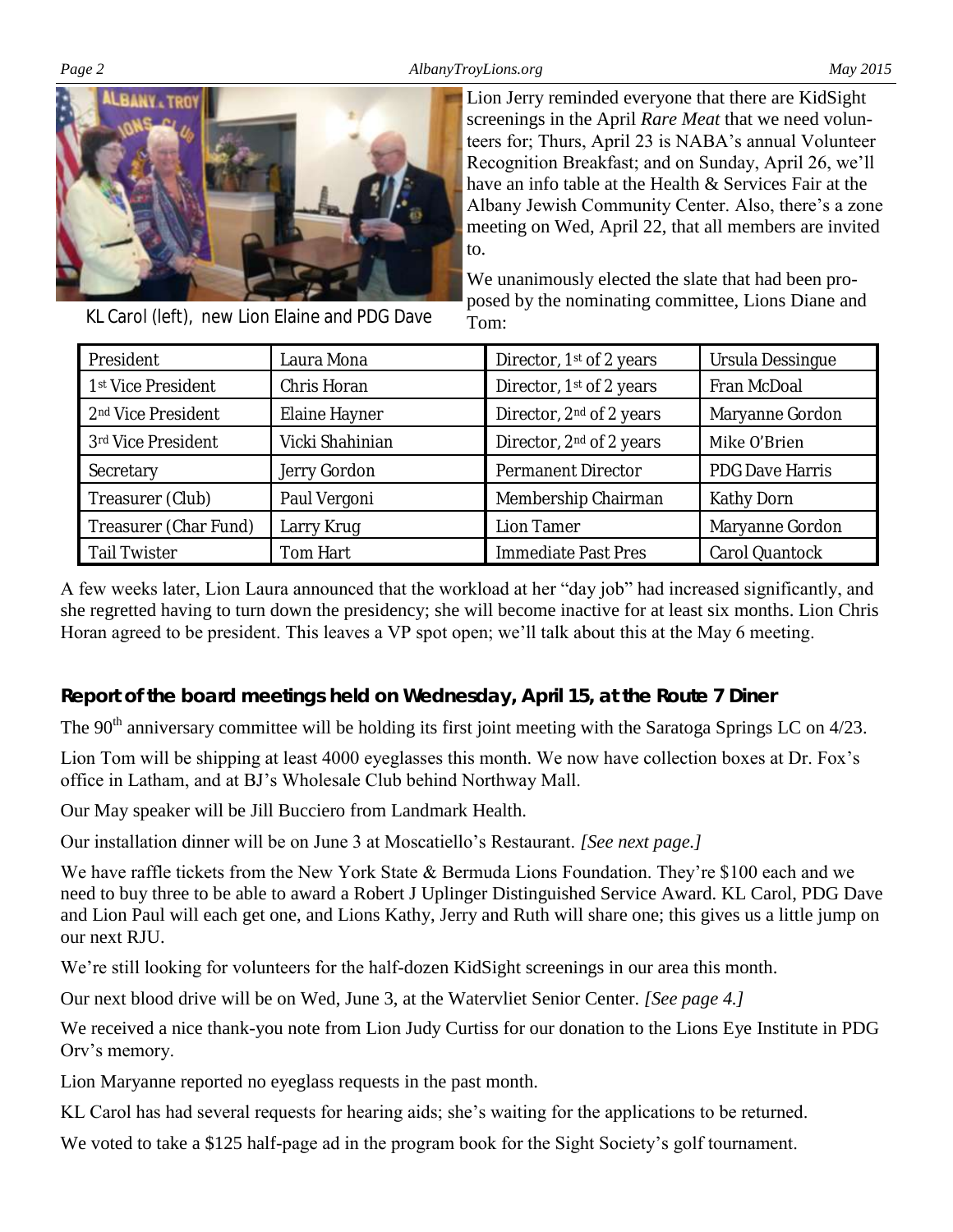We had a request to help send a 9-year-old girl to Sugar-Free Gang, a day camp program run by Ellis Medicine for kids with Type 1 diabetes. We voted to contribute \$75, which is half the cost.

We voted to buy a \$50 raffle ticket to support Lions Camp Badger.



### **Traiga un miembro potencial de una reunión**

*If we keep repeating "Bring a potential member to a meeting," it will soon become old hat. So as part of your continuing education and to keep the thought fresh, we'll say it in a different language each month. Last month was French; this month it's Spanish.*

#### *Our next meeting*

Our next meeting is on **Wednesday, May 6**, at the Red Front Restaurant. Our speaker will be Jill Bucciero from Landmark Health.

We want to call the meeting to order at 6:00 pm, so please try to be there by 5:45. That will give you time to place your dinner order and enjoy a bit of camaraderie before we start**. And as always, PLEASE let Lion Jerry know whether you'll be there.** The more people I hear from, the fewer calls Lion Mike has to make.

#### *Installation Dinner*

Our annual installation dinner will be on **Wednesday, June 3**, at Moscatiello's Restaurant, just south of HVCC. Socializing (with or without lubrication) will begin at 6, with dinner at 6:30. We'll order off the menu and get separate checks. This is one of our two annual social events, so please plan on being there with your significant other. If you're going to be an officer or board member next year (look for your name on page 2), it would be especially nice to be there for your installation. Lion Diane is taking reservations at H: 283-6099, C: 605-8600 or **DBHart@nycap.rr.com.** Please get back to her by Sunday, May 30.

#### *KidSight*

Kathryn always appreciates our help with NABA's KidSight vision screenings. Our thanks to Lion Ursula and potential Lion Eddy Badinga-Vonga for volunteering in April.

She's got only one screening in our area in May, at New Scotland Elementary School in Albany on **Tuesday, May 5**, at 9:30 a.m. She's got another half-dozen in Malta, Burnt Hills, Clifton Park and Schenectady. If you feel like traveling a little to help her out, contact Lion Jerry for the schedule.

It's pretty simple and it rarely takes more than a couple of hours; why not give one or two a try? Please let Lion Jerry know asap if you're available to help.

#### *Hearing Conservation Society*

We're all members of HCS, so it's a good idea to attend one of their meetings to better understand all they do for the hearing-impaired community. Their next meeting is **Monday, May 18**, at the Lions Eye Institute on New Scotland Ave in Slingerlands. They provide a light meal (subs, chips, etc) so they need a head count. Please let Lion Jerry know by Thursday, May 14, if you'll be there.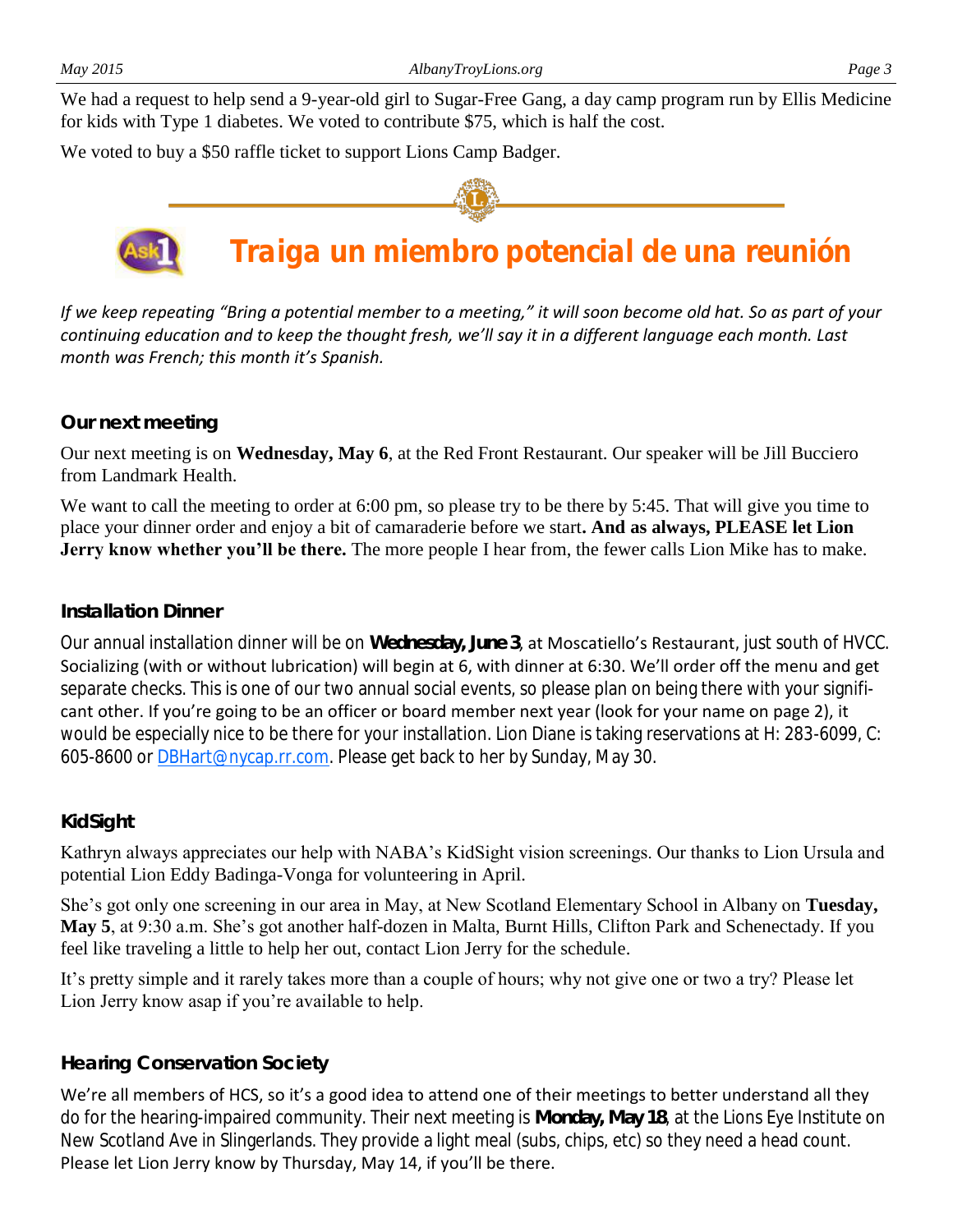



Our next **BLOOD DRIVE** will be **Wednesday, June 3, from 1-6 PM** at the **Watervliet Senior Center.** We need volunteers:

- To work at the registration desk and the canteen at the drive,
- And to donate blood.

If you can do either or both of these, please sign up with KL Carol at **cquantoc@nycap.rr.com** or **664-3901**.

#### *Health Fair*

We exhibited at a Health & Services Fair for Adults & Seniors on Sunday, April 26, at the Albany Jewish Community Center; thanks to Lions Jerry, Maryanne and Carol for their booth duty. We gave out literature on Lionism, hearing, Lions Eye Institute, etc., and we displayed some of the many low-vision aids available from NABA. With only half a table, things were a bit cramped, but it was a worthwhile day: a number of people seemed to genuinely appreciate what they learned, and we have two potential members.

#### *Buying on line…*

If you're planning on making a purchase at amazon.com, do it from **SMILE.AMAZON.COM** instead. You can specify **ALBANY AND TROY LIONS** as your charity of choice, and we'll get 0.5% of whatever you spend.

#### *On a personal note …*

If no one don't tell me nothin', then I ain't got nothin' to put here and I gotta fill the space with alleged humor.



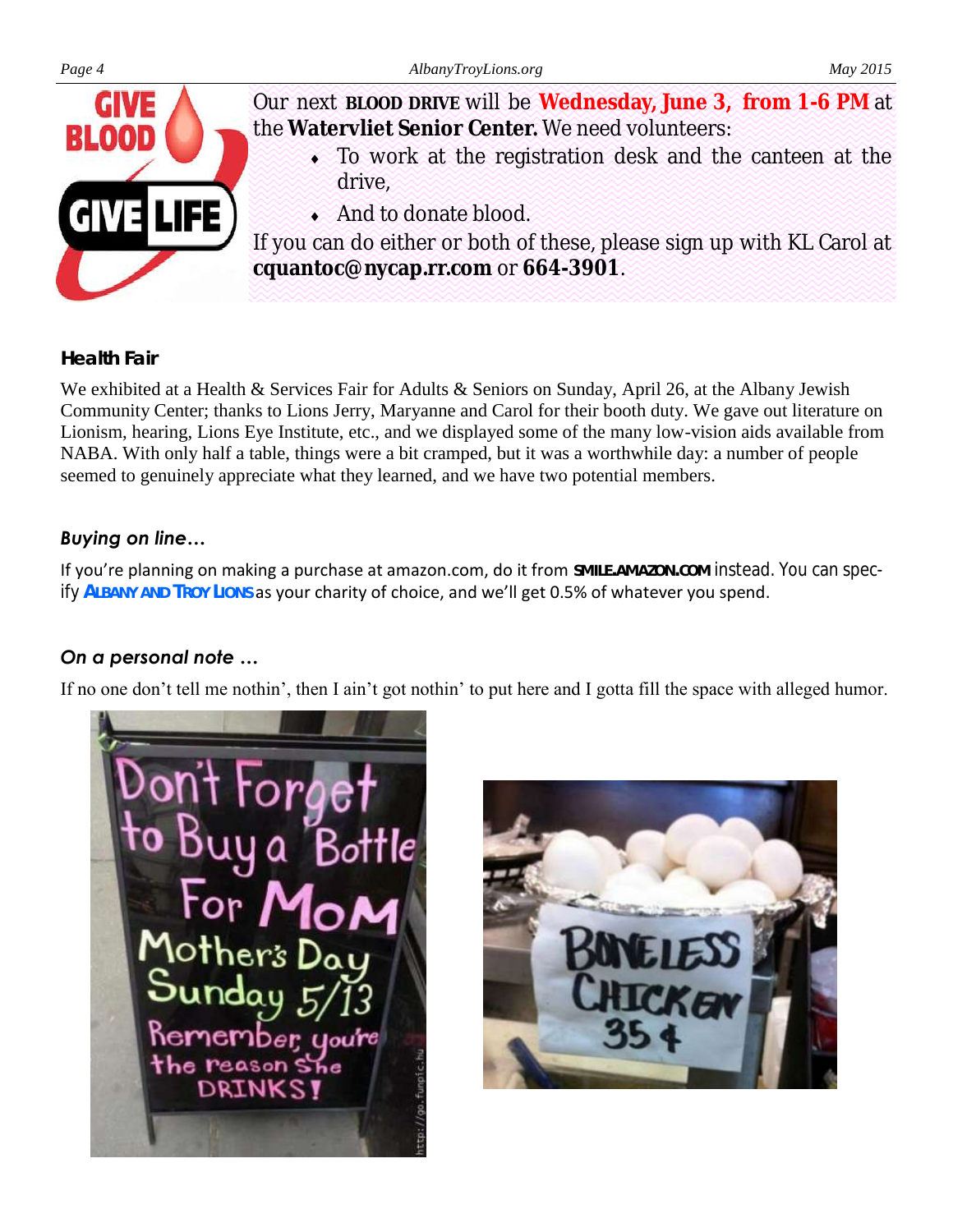| <b>Sun</b>        | Mon                      | <b>Tues</b>         | Wed              | Thu | Fri          | Sat                                        |
|-------------------|--------------------------|---------------------|------------------|-----|--------------|--------------------------------------------|
| <b>JON</b>        |                          |                     |                  |     | $\mathbf{1}$ | $\overline{2}$                             |
| 3                 | 4                        | 5<br>KidSight - see | 6<br>5:45pm:     | 7   | 8            | $\mathbf{9}$<br><b>Buy furniture &amp;</b> |
|                   |                          | page 3              | Meeting at Red   |     |              | help NABA -                                |
|                   |                          |                     | Front; see p 3   |     |              | see page 6                                 |
| 10<br>Mothers Day | 11                       | 12                  | 13               | 14  | 15           | 16                                         |
| 17                | 18<br><b>HCS</b> meeting | 19                  | 20<br>6pm: Board | 21  | 22           | 23                                         |
|                   | see page 3               |                     | meeting at Rte   |     |              |                                            |
|                   |                          |                     | 7 Diner.         |     |              |                                            |
| 24                | 25<br>Memorial Day       | 26                  | 27               | 28  | 29           | 30                                         |
| 31                |                          |                     | Blood drive-p 4  |     |              |                                            |
|                   |                          |                     | Installation     |     |              |                                            |
|                   |                          |                     | Dinner - $p3$    |     |              |                                            |

#### **May 2015**

**For other events around the district, visit 20Y2Lions.org**

#### *Happy Birthday!*

Happy **May** birthday to these A&T Lions:

7th - Maryanne Gordon 9th - Elaine Hayner 10th - Vici Harris 13th - Vickie Shahinian 26th - Allen Zieker



#### *Happy Anniversary!*

Happy Lions Anniversary to these **May** inductees:

Phil Harris - 3 years Joann Beach - 11 years Diane Hart - 21 years Jane Chouiniere - 27 years

Visit your club's web site: **ALBANYTROYLIONS.ORG**, your district web site: **20Y2LIONS.ORG**, and International's web site: **LIONSCLUBS.ORG**.



**Learn about centennial events at LIONS100.ORG**